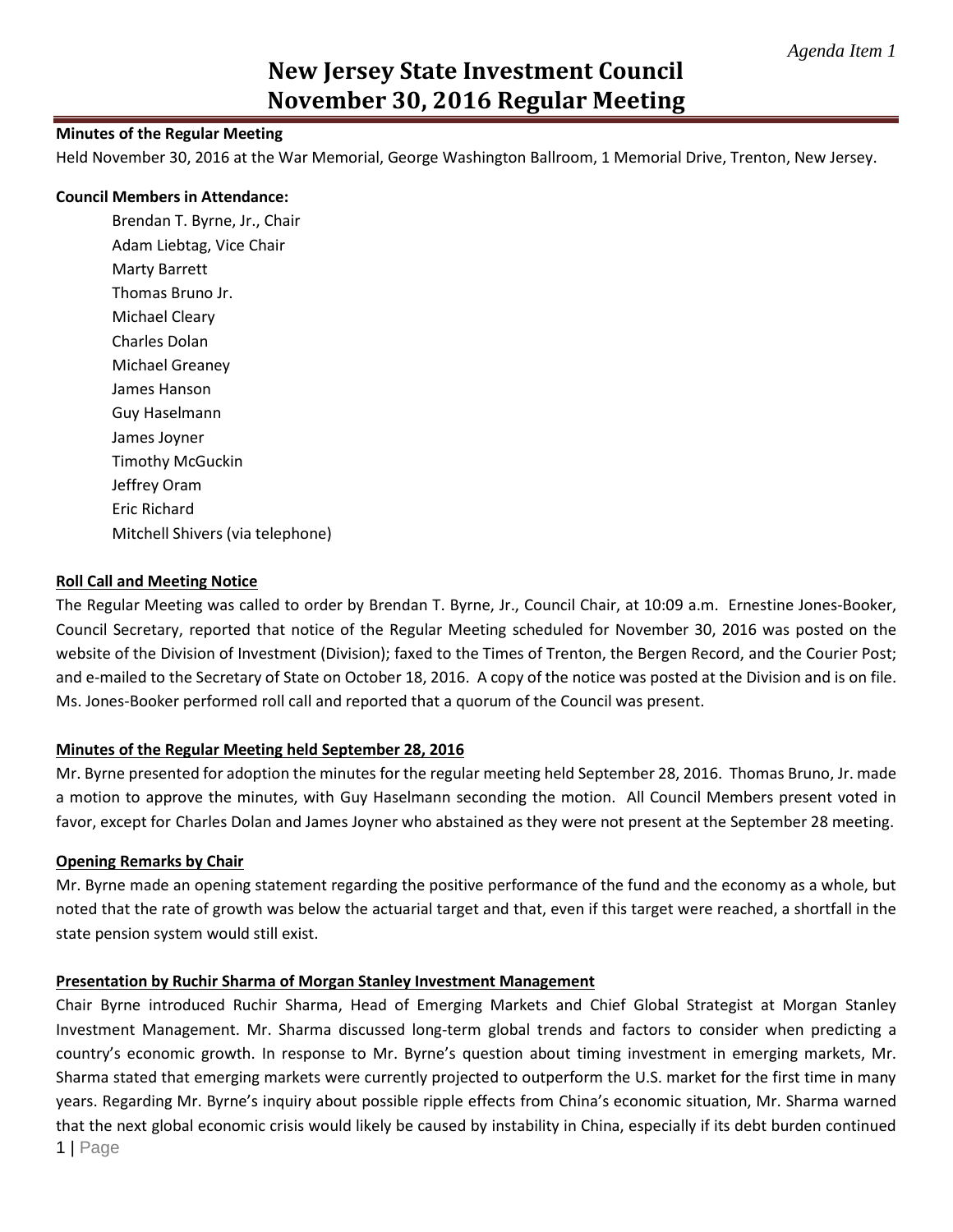# **New Jersey State Investment Council November 30, 2016 Regular Meeting**

to increase at its current pace. Mr. Byrne asked whether the relatively low bond yields in certain European countries accurately reflected credit risk, to which Mr. Sharma responded that credit risks are reflected in the spreads for each Country. Eric Richard inquired about the relative level of protectionism in the United States, and Mr. Sharma responded that the U.S. has adopted some protectionist measures but is not as protectionist as emerging markets such as India and Russia. Concerning Mr. Dolan's questions whether depopulation and de-democratization are expected to continue in the future, Mr. Sharma stated that depopulation is a global phenomenon based on long-term improvements in education and living standards, and that the totalitarian trend resulted as a response to public anti-establishment sentiment. Jeffrey Oram inquired whether increased urbanization around the world would benefit the United States, to which Mr. Sharma explained that the rate of urbanization is already high in the US and the number of migrants from other countries will likely decrease in the current environment. In response to Mr. Haselmann's and Mr. Byrne's question about the effect of increased debt levels on economic growth, Mr. Sharma responded that while high levels of debt are problematic, the most important factor in predicting growth is the rate of increase in debt. Mr. Sharma noted that historically, when debt levels rose by more than forty percentage points as a share of GDP in a market, growth in that markets slowed by more than half over the next five years relative to the five preceding years. Mr. Haselmann asked Mr. Sharma about the likeliness of a recession in the U.S. Mr. Sharma replied that the more likely scenario would be an artificially high level of growth followed by a dramatic contraction.

## **Resolution for Dr. Roger Cohen**

Mr. Byrne presented a resolution of the Council recognizing the contributions of Dr. Roger Cohen, Assistant Treasurer for Tax Policy and Revenue Analysis of the State of New Jersey. The resolution attached as an exhibit was read into the record by Mr. Byrne and signed by all members of the Council.

### **Director's Report**

Director Chris McDonough presented the Director's Report, providing an update on the equity and fixed-income markets, including post-election developments. Deputy Director Corey Amon provided an update on the performance of the portfolio on an absolute basis and relative to the policy benchmark. He discussed the performance of various asset classes, and described factors affecting such performance. He compared the fund's asset allocation to plan targets. In response to Mr. Byrne's question regarding the fund's emerging market target allocation relative to peer funds, Mr. McDonough and Kristen Doyle of Aon Hewitt noted that the fund's overall allocation to non-US versus US was lower than its peers, but within the international portfolio, the allocation to emerging markets versus developed markets was higher. Mr. Byrne noted the improved performance of equity-oriented hedge funds, while recognizing that they were in the process of being eliminated from the portfolio.

Mr. Amon updated the Council on two Division initiatives, the first being a review of Council policies and procedures and the drafting of an Investment Policy Statement, and the second being a change to the annual investment plan process to include a comprehensive asset-liability study every three years. In response to Mr. Haselmann's question regarding how the annual asset allocation process will incorporate the asset-liability study, Ms. Doyle said that industry best practices recommend matching long-term capital market assumptions with expected liabilities over a three to five year period, with a less comprehensive annual review to account for short-term variations and market events. Mr. Haselmann stated his support for conducting asset-liability studies, but expressed misgivings regarding using backwards-looking capital market assumptions as a basis for asset allocation decisions. Mr. Byrne explained that the initiative was intended to reallocate resources to permit staff to focus on conducting an asset-liability study rather than annual capital market forecasts. Mr.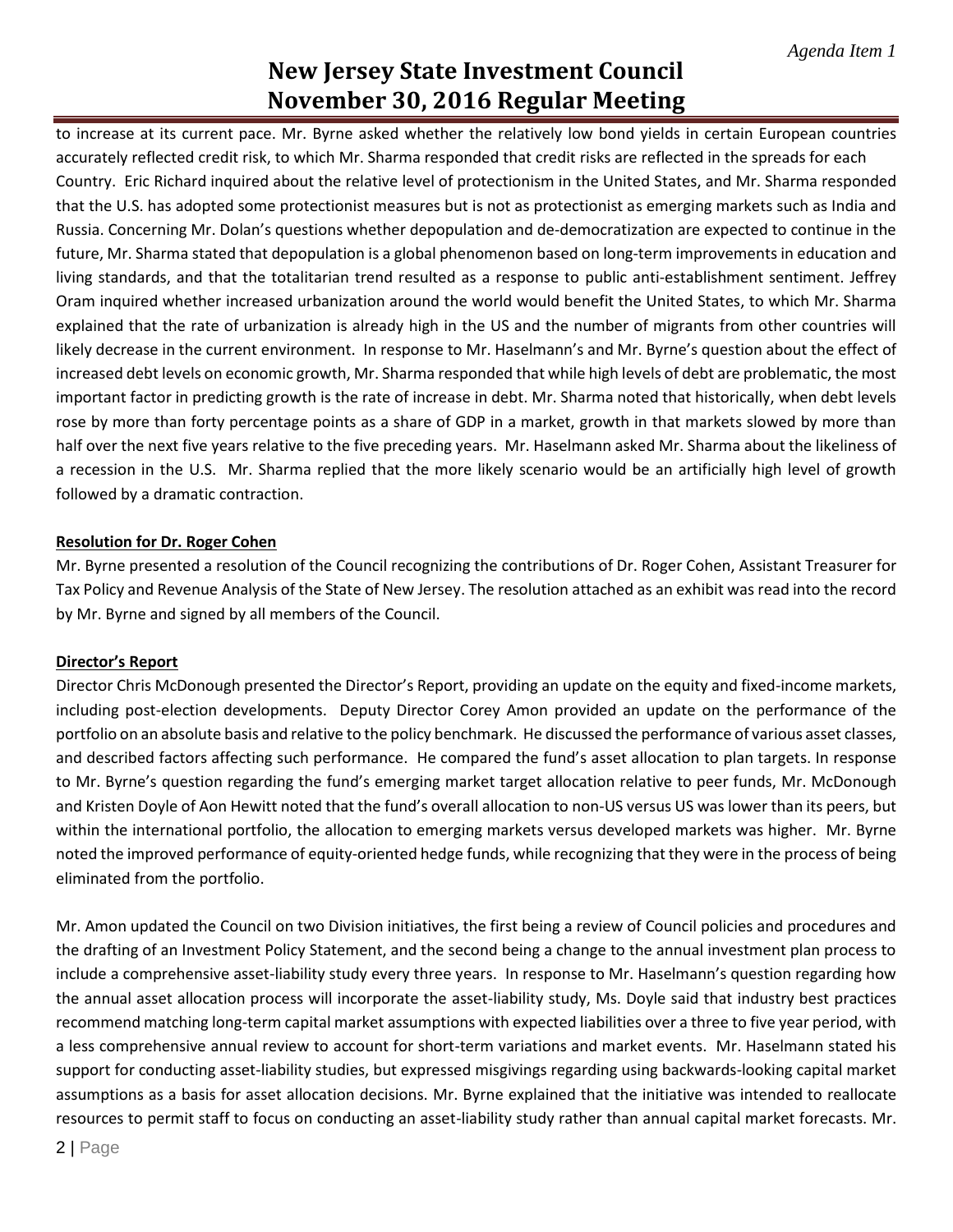# **New Jersey State Investment Council November 30, 2016 Regular Meeting**

Dolan commented that the initiative added a needed complexity to any long-term review of asset allocation, while Mr. Bruno announced his concern that performing the asset liability study only once every three years could impair the Council's fiduciary duties to approve an annual asset allocation plan.

In response to Adam Liebtag's query regarding the source of liability data, Mr. Amon and Mr. McDonough explained that the data would be provided by the pension system actuaries. Mr. Amon offered to make available to Mr. Liebtag any requests by Aon Hewitt to the actuaries. Mr. Liebtag questioned how future contributions by the state and local governments would be calculated, and James Hanson responded that the actuaries have to follow standard actuarial principles in making its estimates. Mr. Bruno expressed concern regarding unverified data in the actuary reports, to which Ms. Doyle responded that all data received from the actuaries' valuation reports would be audited and verified.

Mr. McDonough stated that, due to the late adoption and implementation of the Fiscal Year 2017 investment plan, the Division was proposing to continue that plan for Fiscal Year 2018. Mr. Richard stated that he wanted to be clear that there would be an annual, formal asset allocation review that included a vote by Council. Mr. McDonough confirmed this was the intention. Mr. Haselmann concurred that asset allocation should be reviewed by the Council on an annual basis, if not more frequently.

### **Private Equity Investment**

## *MBK IV*

Robin Clifford of the Division, with Michelle Davidson of TorreyCove, presented an investment of up to \$100 million in MBK IV, L.P. a North Asian buyout private equity firm. Ms. Clifford described the fund's management team, investment strategy, and terms. In response to a question from Mr. Byrne about risks considered by staff, Ms. Clifford and Ms. Davidson discussed the departure of certain fund personnel. In response to a question from Mr. Oram regarding the performance of predecessor funds, Ms. Davidson noted that the earliest fund was a second quartile fund. Mr. Byrne reported that the IPC had discussed the investment and was satisfied that appropriate and adequate due diligence had been performed.

## **Real Asset Investment**

## *EQT Infrastructure III*

Meghna Desai, along with Matt Coyne of TorreyCove, presented an investment of up to \$100 million in EQT Infrastructure III, a real asset fund focusing on infrastructure investments in Europe and North America. Ms. Desai described the fund's senior management team, its industrial advisor network and its investment strategy. She also summarized the terms of the investment. Mr. Coyne described the investment's portfolio fit. Mr. Byrne asked how an increase in interest rates would affect the fund's target return, and Ms. Desai responded that such an increase would have some effect, but less than the effect it would have on a core infrastructure fund. Mr. Byrne reported that the IPC had reviewed the investment and was satisfied that appropriate and adequate due diligence had been performed.

## **Fiscal 2016 Proxy Voting Summary**

Susan Sarnowski of the Division provided the Council with an overview of the Division's proxy voting for Fiscal Year 2016, with respect to both U.S. and international corporations. Mr. Byrne and Mr. Liebtag noted the importance of guarding against excessive executive compensation as a detractor from shareholder value. Ms. Sarnowski announced the retirement of Linda Gaspari, the Division's proxy voting specialist, after 44 years with the State.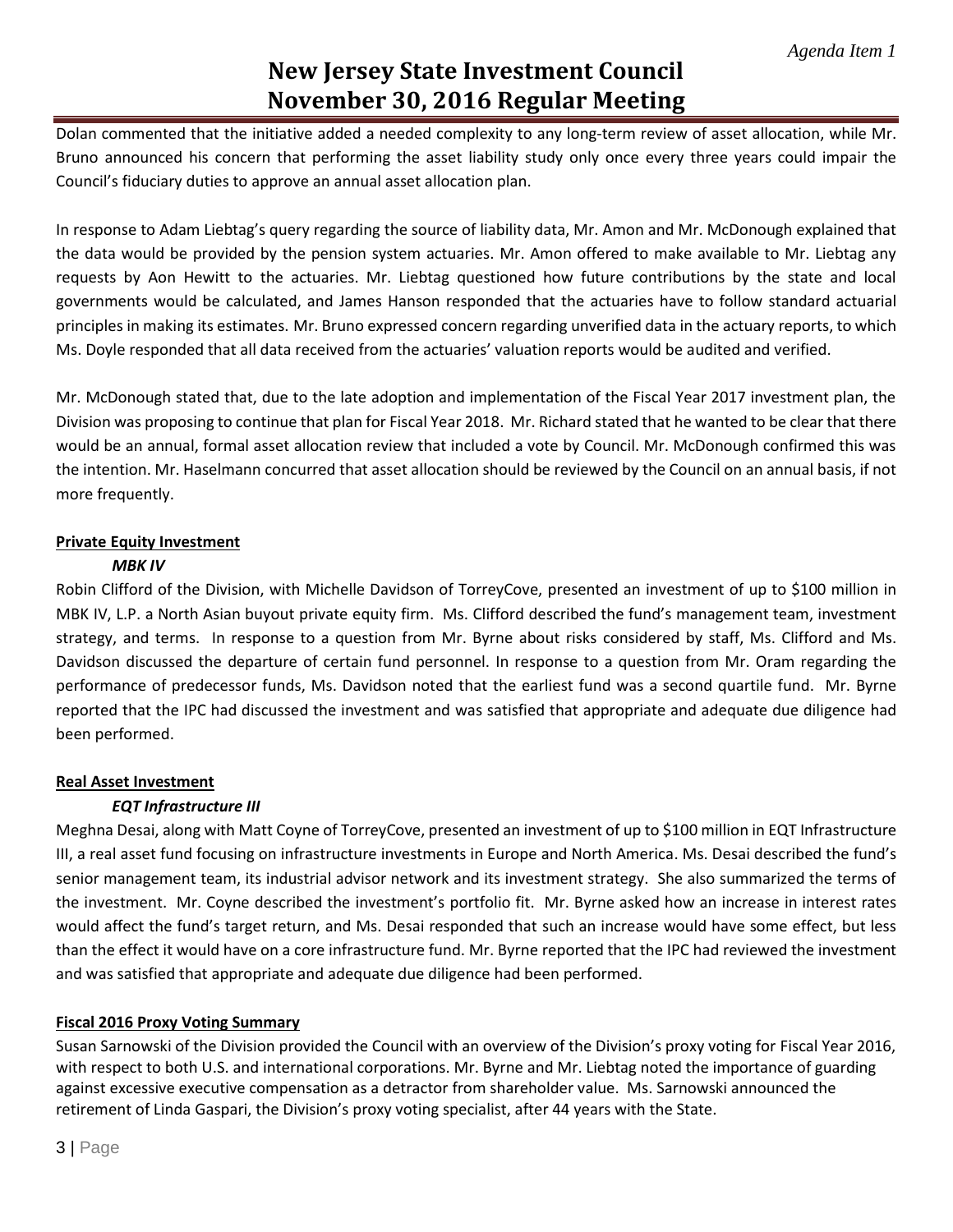## **Treasurer's Report**

Marc Miles, Assistant Treasurer for Tax Policy and Revenue Analysis, reported on the State's economic recovery, providing an update on state and national labor and housing statistics. Dr. Miles agreed to provide Mr. Byrne with the overall revenue growth number for Fiscal Year 2016. Dr. Miles also agreed to update Marty Barrett on the Treasurer's position on the pending bill requiring the State to make pension fund contributions on a quarterly basis.

### **2017 Proposed State Investment Council Meeting Dates**

Mr. Byrne asked that the Council members put a hold on their calendars for October 4, 2017 as a possible date change for the meeting scheduled for September 27, 2017.

#### **Public Comment**

There were no public comments.

#### **Adjournment**

Mr. Oram made a motion to adjourn the meeting, with Mr. Haselmann seconding the motion. All Council Members present voted in favor. The meeting was adjourned at 12:46 p.m.